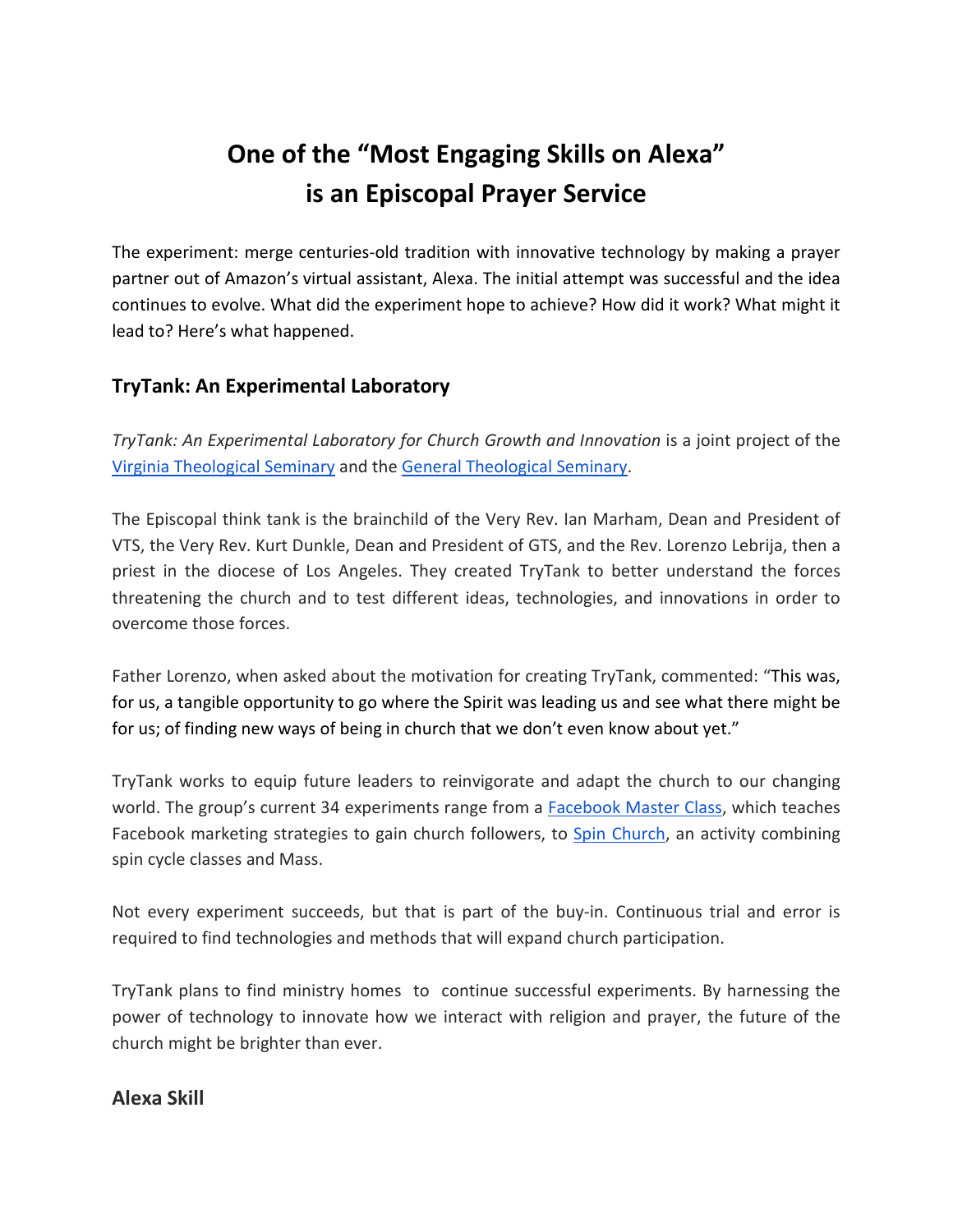The Alexa Prayer Skill was TryTank's first experiment to bridge technology with religion. It was an attempt to offer a simple and accessible prayer option that Episcopalians and other Amazon Echo users could fit into their busy lives.

"Having options is wonderful. This is a very convenient option to have for one's prayer life," said Bob Coghill, of the Holy Trinity Episcopal Church in Juno, Alaska. Coghill is one of hundreds of the Amazon Skill users.

The concept of the project was to program Alexa, the virtual assistant on the Amazon Echo, to play a slimmed down version of the Daily Office to Episcopalians far and wide.

The prayer would be delivered right to their 21st century speaker by a "skill," as apps on the Amazon Echo are called, produced by the software development company Azumo.

"I was going through Amazon looking for a prayer skill and saw it. I typically use the Episcopal Prayer Skill 4 times a week," commented Bob Coghill.

To initiate the skill, the user either asks Alexa to "open the Episcopal Prayer" Alexa responds, "The Lord be with you," and then plays a recording of the day's morning prayer from the Daily Office. The prayer consists of a collect, Canticle or Psalm, Lesson, a concluding collect of the day, and the Ending.

The objective of the experiment was to get technologically-savvy Episcopalians to pray at home or in their vehicles.

The ultimate goal was to increase church attendance. According to Father Lorenzo, studies have shown that the more people engage with scripture, the higher likelihood they have of attending church services.

They would also gain further benefits. The [Research](https://bttbfiles.com/web/docs/cbe/Scientific_Evidence_for_the_Power_of_4.pdf) mentioned by Fr. Lorenzo, conducted by [Back to the Bible,](https://www.backtothebible.org/) [a worldwide Christian ministry](https://www.backtothebible.org/international) dedicated to spiritual leadership, has found that people who engage with scripture 4 or more times per week are more likely to embrace their faith and attend services, and less likely to engage in risky behavior.

"I feel that the Alexa Skill has connected me with the wider church," continued Bob Coghill. "I like the skill as it is and I wouldn't change it."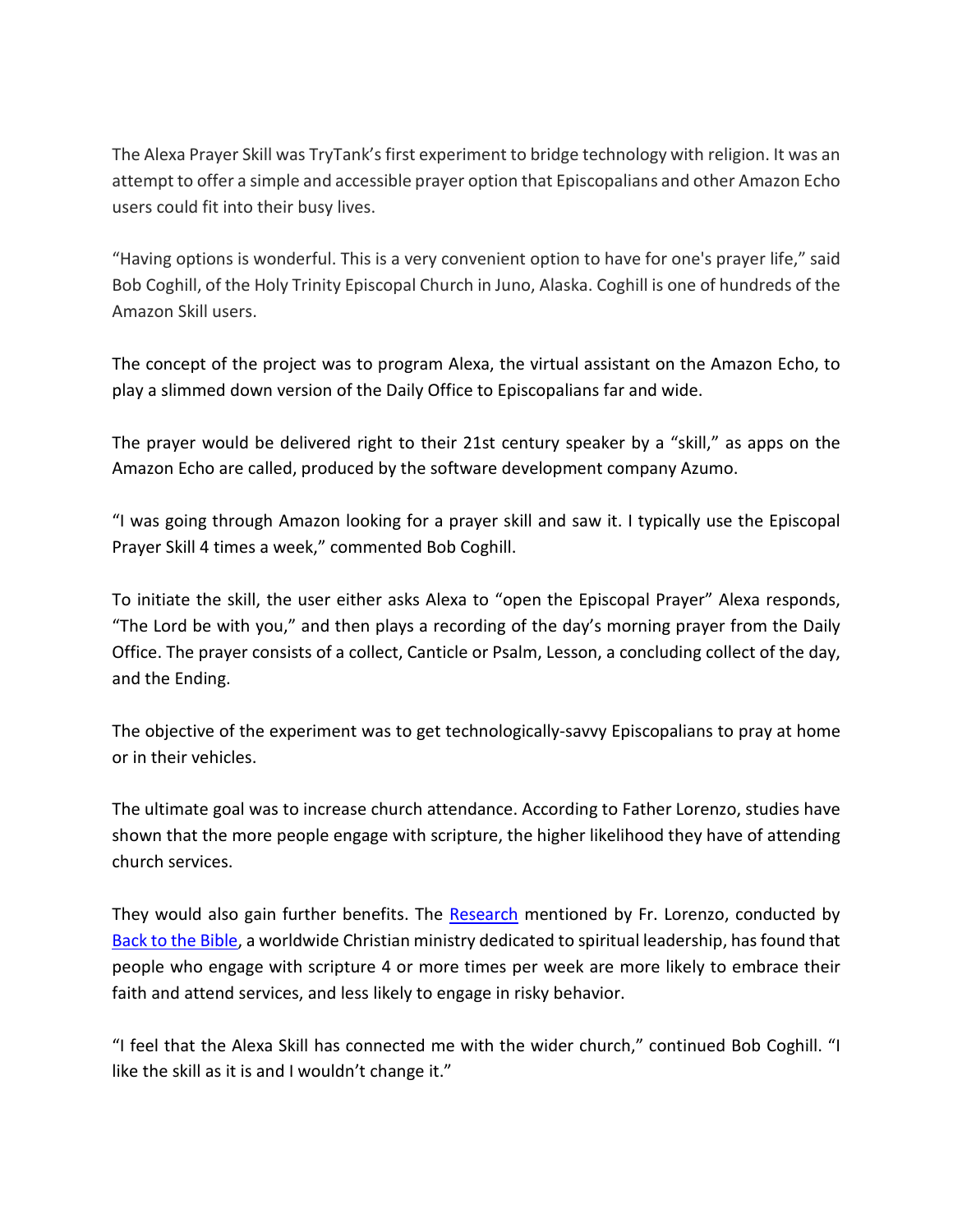## **Developing the Skill**

The project began on January 21st, 2019, with an anticipated launch date of mid-February.

Developing the Amazon Skill took more time than Father Lorenzo predicted. Software development can be complicated and relatively slow, especially considering Amazon's strict guidelines regarding skills. Both the launch and marketing campaign were delayed by 2 months.

The Rev. Ben G. Robertson IV, Rector of The Chapel of the Cross in Madison, Mississippi, was chosen to be the voice of the prayer skill. Father Ben is a self-proclaimed technology geek whose father proudly owned one of the first Macintosh computers. Father Ben's technological acumen made him a perfect fit for TryTank.

"I met Lorenzo at a conference in Boston last February and he was talking about the different experiments he was doing with TryTank and I thought it was all very interesting," says Father Ben, "so afterwards I approached him and offered my assistance. Eventually we connected and he asked me to give him assistance with the Alexa Skill."

Father Ben developed the text of the liturgy and began a back-and-forth communication with Father Lorenzo, discussing how an Episcopal prayer service could best be compacted into a 4 minute-or-less audio recording.

"One of the big challenges for me was that we had the time limit and I wanted to develop something that was true to the Daily Office, but also something that would be accessible to someone who had just stumbled upon the skill, all while fitting under 4 minutes."

#### **Marketing the Project**

After news of the skill's completion reached TryTank in April, the Christian group announced the upcoming arrival of the Alexa Skill in their online newsletter.

Father Lorenzo also planned a social media marketing campaign that took place on Facebook and Instagram from April 8th until May 8th. The strategy of the social media campaign sought to advertise the skill to the following three demographics: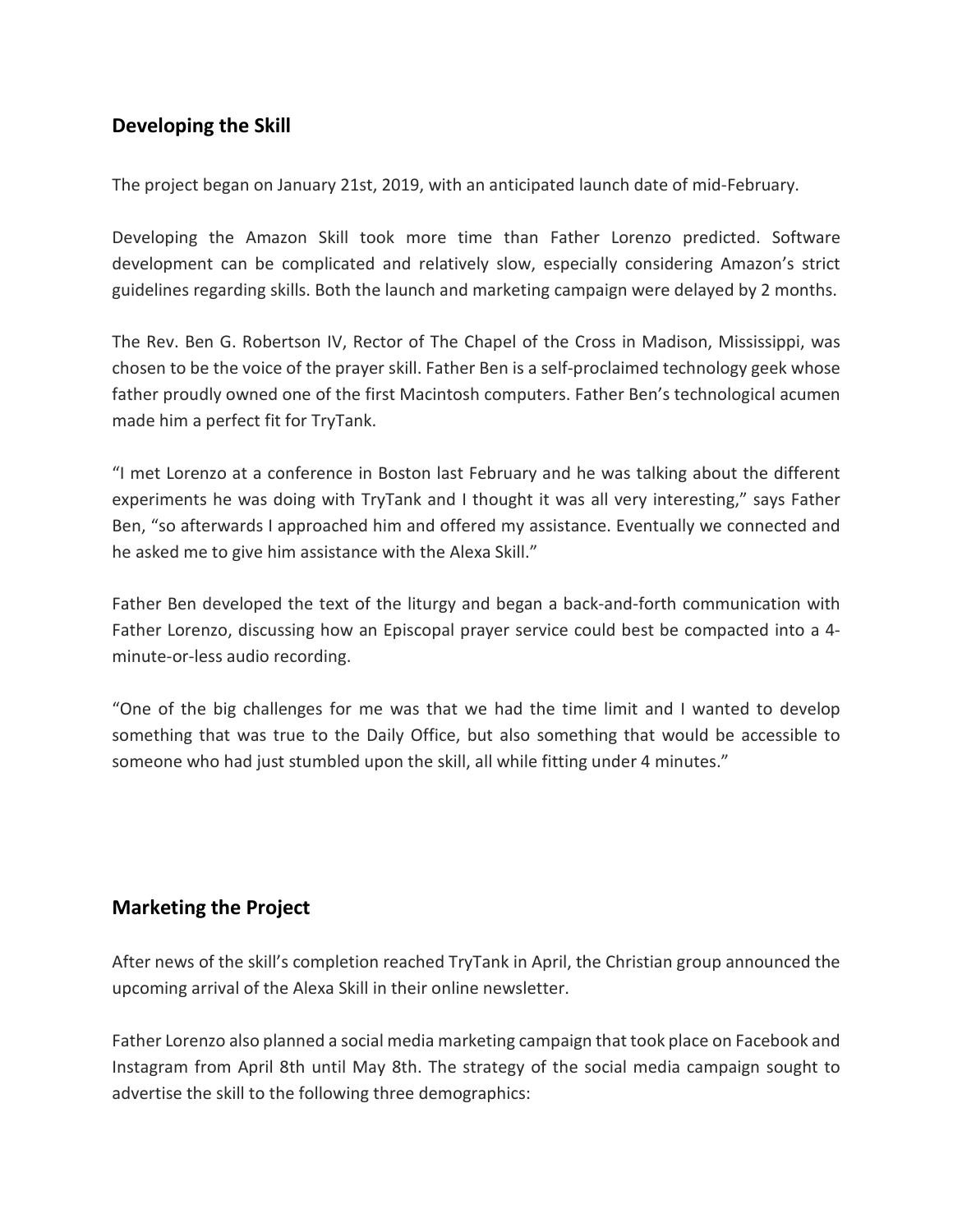**The First Party** demographic was comprised of content engagers and page fans of TryTank's Facebook and Instagram pages. These visitors were redirected to the Alexa Skill landing page where they learned about the experiment and were henceforth shown ads for the skill.

**The Lookalike** demographic was composed of social media users with similar interests, page likes, and activity to the First Party demographic. These users were neither content engagers nor page fans of TryTank's social media pages, but their "lookalike" interests made them prospective users of the Alexa Skill.

**Lastly, the Affinity** demographic consisted of social media users who were fans of Episcopal Churches, Diocese, and Seminaries, and fans of the Book of Common Prayer.

The marketing campaign was a success, reaching 80,927 people across Facebook and Instagram in a month. 1,213 of the unique users targeted by the campaign viewed the [Alexa Skill page on](https://www.amazon.com/dp/B07PLB1YZY/?ref-suffix=ss_copy)  [Amazon.](https://www.amazon.com/dp/B07PLB1YZY/?ref-suffix=ss_copy)

Almost everybody reached by the marketing campaign was Episcopalian. The largest demographic reached by the campaign was women 65 and older.

The older demographic was not the audience that Father Lorenzo initially envisioned using the new technology, but this speaks to the nature of the church. Older people are far more engaged with scripture than younger generations -- a reality that Father Lorenzo is working to change.

#### **Alexa Skill Launch**

The Alexa Skill was launched on April 24th, 2019. The skill quickly gained traction as hundreds of unique users, and then over a thousand, activated the skill on their Amazon Echo.

The majority of users activated the skill after learning about it through TryTank's Facebook marketing campaign. Some found the skill by scrolling through Amazon's skill database. Others began using the Amazon Skill after reading TryTank's newsletter announcing its launch.

Besides a few glitches that disabled the skill, everything seemed to be going well.

Between July and August, TryTank sent out an anonymous survey asking for users' impressions of the skill.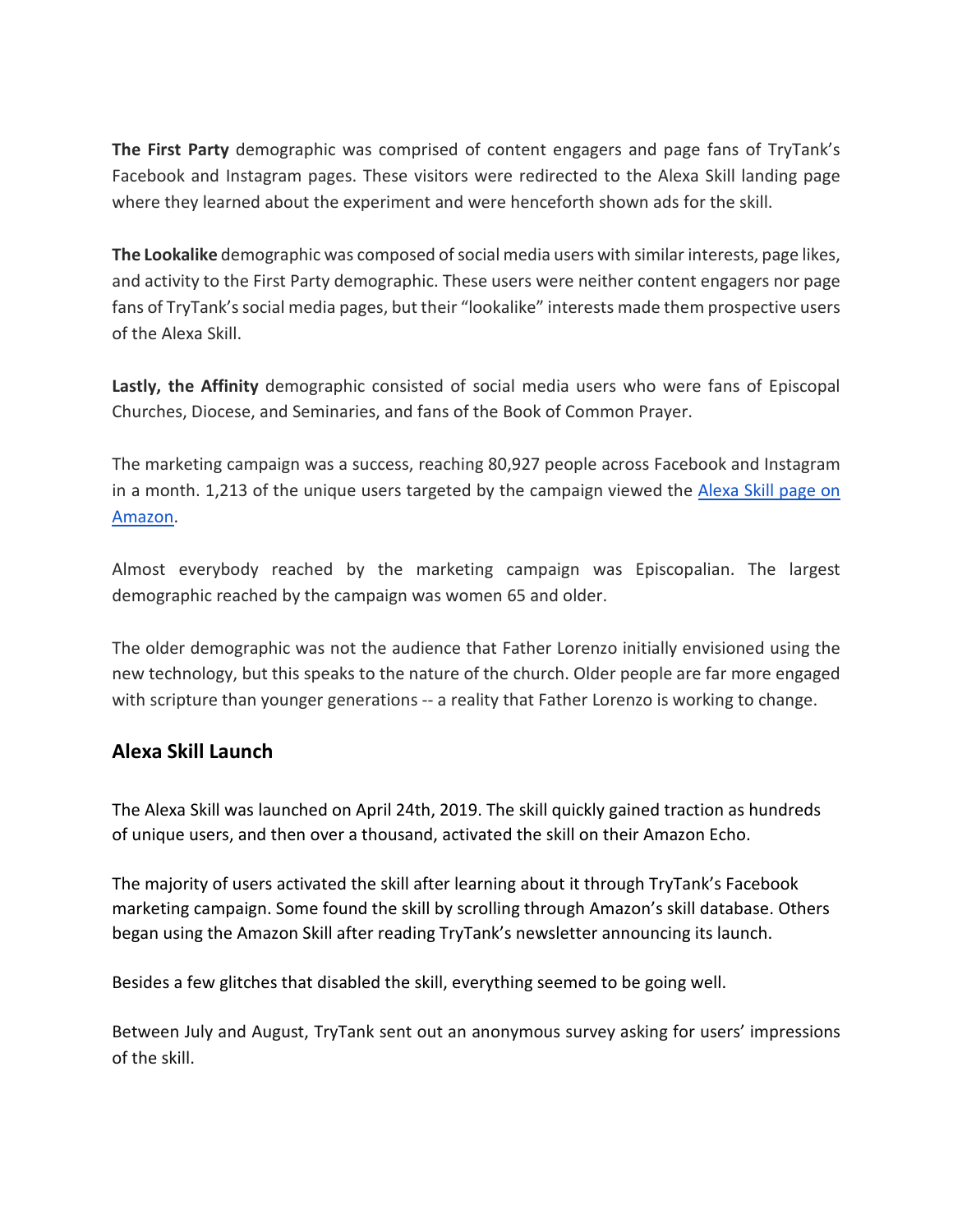Some comments were:

"I find that my day starts off better by listening to the Episcopal prayers & readings. Also, I love telling people about this app so we can all join in. The more that pray, the better."

"I really enjoyed using the skill in the morning. I think it will be helpful for others wanting to pray but who feel like hearing the readings from another person."

Certain concerns were also raised.

"I love having the readings available - I can add the opening of Morning Prayer or Evening Prayer myself. But, I've only heard male leaders in the few times I've used it. Are leaders rotated? Please include female voices if you haven't already."

Accommodating every user's preferences is an ongoing process, but TryTank understands that hiccups and challenges are part of the work. While specific shortcomings cannot always be foreseen, TryTank will aim to fix them in the future.

In any case, the anonymous survey feedback was overwhelmingly positive -- users loved the skill.

#### **What Went Right?**

The intention of the experiment was to make Daily Prayer easy and accessible. And, according to Father Lorenzo, it worked.

"It wasn't that there were hundreds of thousands of users of the skill, it was that a small but dedicated group of people were repeatedly using this prayer computer. Over 1,000 people have activated the skill and about 200 people pray with Alexa multiple times a week."

TryTank measured whether people would engage Alexa at all, and then if they would do it again. To Father Lorenzo's delight, they did.

Father Lorenzo accepts that, considering the nature of the skill, the audience would never be massive. "We're not National Public Radio or a television network. We're a very small organization with a select audience, but we have dedicated users who keep coming back to pray with the skill, and that's why I think this experiment worked," conceded Father Lorenzo.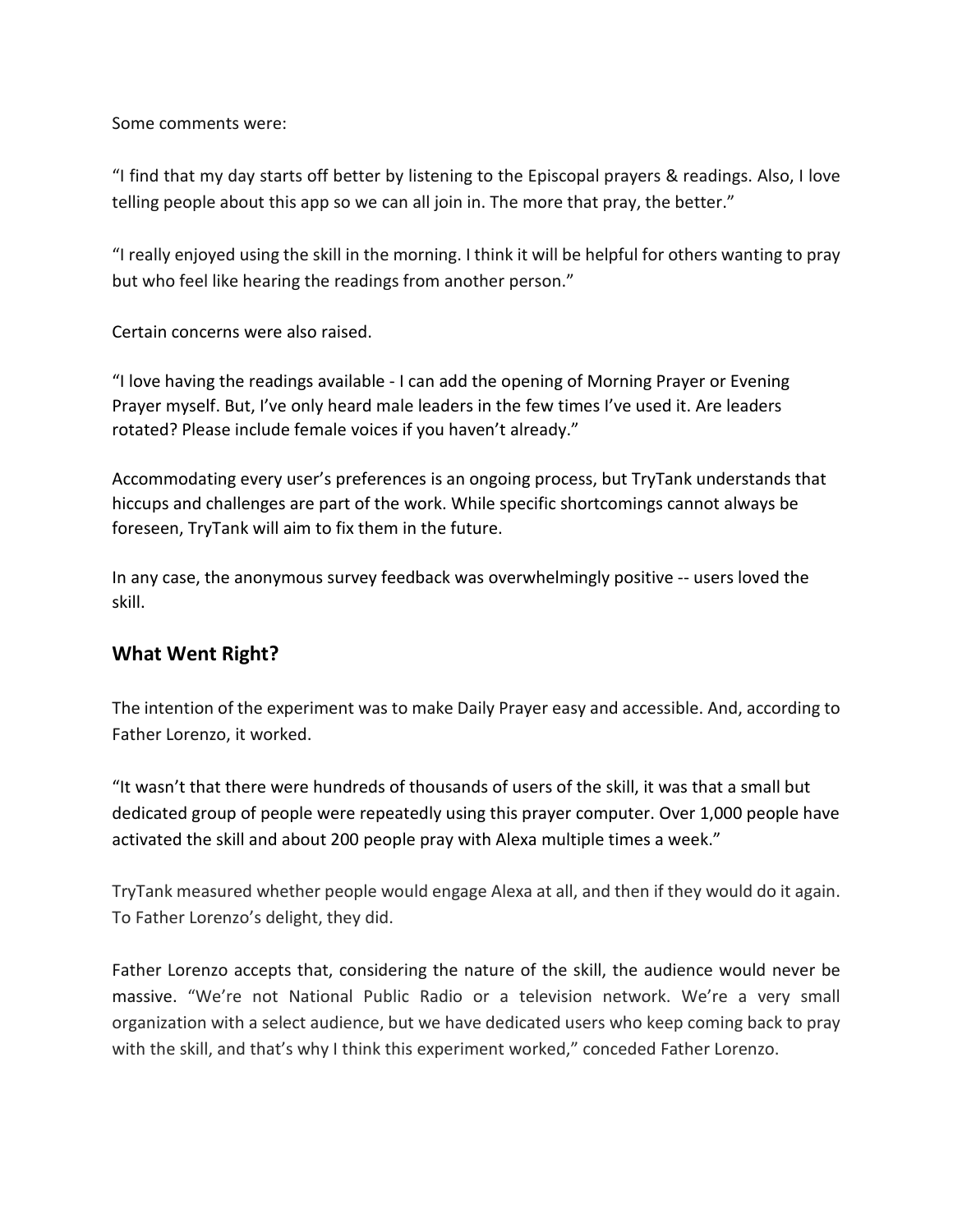On September 11, 2019, TryTank received a memo from Amazon saying that the Episcopal Prayer skill was one of the "most engaging skills on Alexa."

"I thought it was fake, that it was some phishing attempt," remarked Father Lorenzo, regarding the joyful and unexpected news. "I was careful not to click on the hyperlinks in the email, thinking that somebody was trying to steal my information. I immediately opened up a new window and went to the Amazon website and, to my surprise, it was true."

The statistics showed that 207 unique people prayed with the skill 1,053 times in a 30 day time period. These statistics confirmed the objective of the experiment and supported the conclusion that Alexa Skill listeners would more likely attend church.

Was Father Lorenzo prepared for such a response? Well, not so much: "It's not like being an actor and knowing that your work might win an Academy Award. I had no idea that we could be one of the most engaging skills on Alexa, much less receive a small check for it!"

To Father Lorenzo, the church is an ever-changing institution. Although the liturgy has remained the same for centuries, the ways in which Episcopalians interact with the church has not. Father Lorenzo seeks to help design the future architecture of the church.

In a sense, TryTank is experimenting with the unknown, at least to Father Lorenzo: "Will the church look and feel different in the future? I think so. I hope so. I am certain that we will be floored by all the things that we don't even know yet, but that God has already planned for us."

# **What Could Be Learned from the Experiment?**

Father Lorenzo considers Phase One of the Alexa Skill experiment a success, but that does not mean that everything worked as expected.

"Even from successful experiments, we could learn how we might have done things differently and made the experiment stronger," acknowledged Father Lorenzo. "I think we could have done a better job to market the Alexa Skill to a younger audience and to people who are not currently praying every day."

Part of the issue might have been the Facebook marketing campaign.